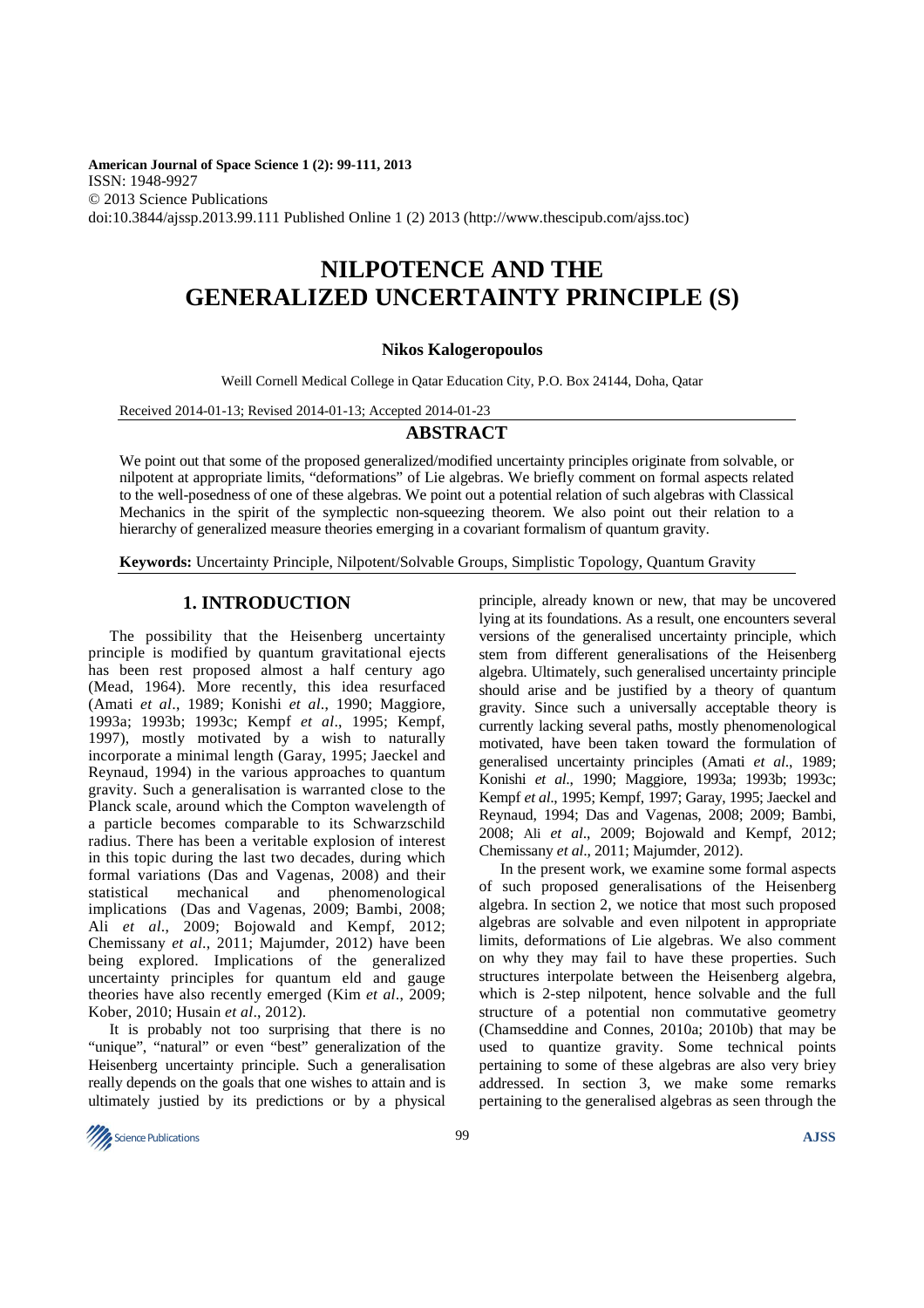"lassical" simplistic non-squeezing theorem (Ekeland and Hofer, 1989; Hofer and Zehnder, 1994; Viterbo, 1989; Arnol'd, 1986; De Gosson, 2001; 2002; 2009a; 2009b; 2012; De Gosson and Luef, 2009; Abbondandolo and Matveyev, 2012) and their counterpart" in the covariant formalism which is a generalized measure theory (Sorkin, 1994; 1997; Salgado, 2002). Section 4, presents an outlook and speculations. In the Appendix we state some very well-known facts from real and Fourier analysis (Stein and Murphy, 1993; Grafakos, 2008; 2009) as well as the theory of pseudo-deferential operators (Taylor, 1991), aiming at making our exposition somewhat smore self-contained.

## **1.1. Nilpotence and the Generalized Uncertainty Principle(s)**

The concepts of nilpotent and solvable groups and algebras are central in the structure and classification of both discrete and "continuous" groups and algebras (Helgason, 2001). Let G indicate a group with elements gI where I is a discrete or continuous index set. The (group) commentator is the subgroup indicated by [G, G] having elements Equation (1):

$$
[G,G] = \left\{ g_i^{-1} g_i^{-1} g_i g_j, \quad \forall i, j \in I \right\}
$$
 (1)

In a similar manner, when one considers two subgroups H<sub>1</sub>, H<sub>2</sub>≤G, with elements H<sub>1</sub> = {h<sub>1i</sub>, j∈J} H<sub>2</sub> =  ${h_{2k}, k \in K}$  with J, K subsets of I, then their commentator subgroup  $[H_1, H_2]$  is given by Equation (2):

$$
[H_1, H_2] = \left\{ h_{1j}^{-1} h_{2k}^{-1} h_{1j} h_{2k} \quad \forall j \in J, k \in K \right\}
$$
 (2)

 Consider the following commentator groups defined iteratively by Equation (3):

$$
G_{(1)} = G, \quad G_{(i+1)} = [G, G_{(i)}] \quad, i \in N
$$
 (3)

The descending central series is Equation (4):

$$
G \ge G_{(2)} \ge G_{(3)} \ge \dots \tag{4}
$$

A group G is called n-step nilpotent, if its lower central series terminates after n-steps, namely if there is  $n \in \mathbb{N}$  such that  $G_{(n+1)} = 1$ . Several other equivalent dentitions exist for nilpotent groups. Examples of nilpotent groups: All Abelian groups are 1-step nilpotent. The Heisenberg group is 2-step nilpotent. By contrast, the quaternion and the rotation groups are not nilpotent.

Consider the following commentator groups defined iteratively by Equation (5):

$$
G^{(i)} = G, \ G^{(i+1)} = [G^{(i)}, G^{(i)}], \ i \in N
$$
 (5)

The derived series is Equation (6):

$$
G \ge G^{(2)} \ge G^{(3)} \ge \dots \tag{6}
$$

A group G is solvable if its derived series terminates after n' steps, namely if there is  $n \in \mathbb{N}$  such that  $G^{(n'+1)} = 1$ . Examples of solvable groups: All Abelian groups are solvable. More generally, all nilpotent groups are solvable, as can be readily seen. A solvable but non-nilpotent group is the symmetric group of 3 elements  $S_3$ . For discrete groups, the Feit-Thompson theorem states that every finite group of odd order is solvable.

For a Lie algebra g similar dentitions apply, by using the matrix instead of the group commentator. Then Engel's theorem states that a Lie algebra is nilpotent if the adjoin map  $ad_x(y) = [x, y]$ , x, y∈g is a nilpotent operator, namely if there is  $n \in \mathbb{N}$  such that  $ad(x)^n = 0$ ,  $\forall x \in g$ . Moreover, g is solvable if and only if [g, g] is nilpotent. The notation for Lie algebras g that we will use is analogous to that for groups, as given above. Analogous dentitions can be used for associative algebras endowed with commentators as will be done in the sequel.

One can easily see that the Heisenberg algebra of Quantum Mechanics, giving rise to the "ordinary" uncertainty principle, is 2-step nilpotent, hence solvable, since Equation (7):

$$
[x_{i} p_{j}] = i\hbar \delta_{ij}, i, j = 1,...,n
$$
\n(7)

and all other commutators are zero, where the dimension of the phase space M is 2n. Then Equation (8):

$$
[x_i, [x_j, p_k]] = [p_i, [x_j, p_k]] = 0
$$
\n(8)

With the other 2-step commutators trivially zero. Now consider the n-dimensional rotationally symmetric Kempf-Mangano-Mann (KMM) deformation (Kempf *et al*., 1995; Kempf, 1997) of the Heisenberg algebra given by Equation (9 to 11):

$$
[x_{i}, p_{j}] = i\hbar (1 + \beta^{2} ||p||^{2}) \delta_{ij}
$$
 (9)

$$
[p_i, p_j] = 0 \tag{10}
$$

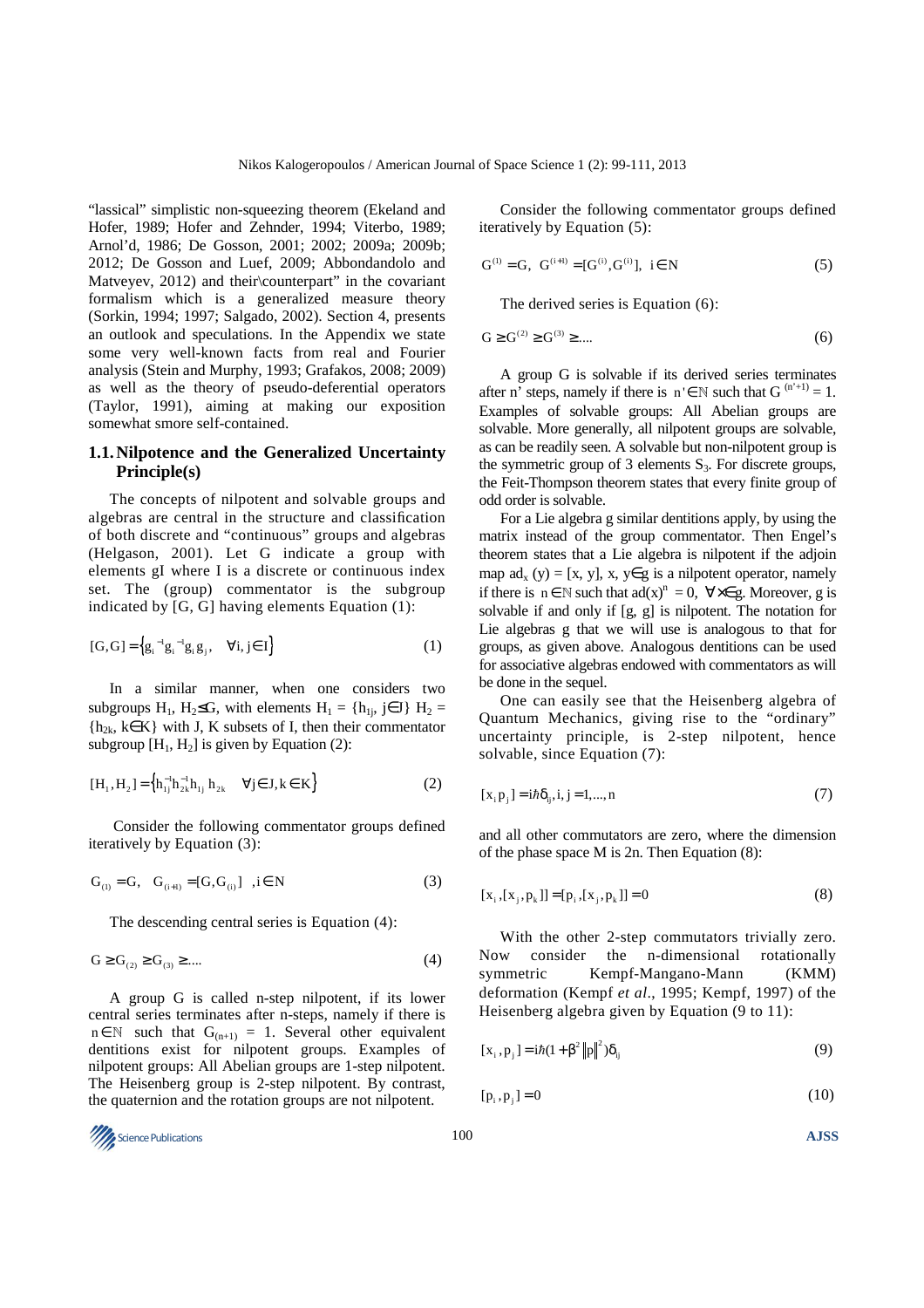$$
[x_i \cdot x_j] = 2i\hbar \beta^2 (p_i x_j - p_j x_i)
$$
 (11)

where,  $\beta \in \mathbb{R}_+$  and Equation (12):

$$
||p||^2 = \sum_{i=1}^{n} p_i p_j
$$
 (12)

We immediately observe that all elements of the second step of the derived series  $g^{(2)}$  are zero, except the following ones that require some straightforward calculations Equation (13 and 14):

$$
\left[ [x_{i} p_{j}], [x_{k}, x_{i}] \right] = 0 \tag{13}
$$

And:

$$
\begin{aligned} \left[ [x_{i}, x_{j}], [x_{k}, x_{i}] \right] &= 2(i\hbar\beta)^{2}(i\hbar)(1 + \beta^{2} \|p\|^{2}) \\ (\delta_{ii}[x_{j}, x_{k}] + \delta_{jk}[x_{i}x_{1}] + \delta_{ji}[x_{k}.x_{i}] + \delta_{ik}[x_{1}, x_{j}]) \end{aligned} \tag{14}
$$

 Using those, one can express the elements of the higher elements in the derived series in terms of those of  $g$  and  $g^{(2)}$ . As can be immediately seen, the derived series does not terminate, in general.

We proceed by further simplifying matters, in order to get armer control of the algebra. An obvious way to achieve this goal is to impose conditions that make  $g^{(2)}$ Abelian. One way to attain this is to consider only the "semi-classical limits"  $\hbar \rightarrow 0$  or  $\beta \rightarrow 0$ , or both, of the KMM deformation. Such a "Inonu-Wigner"-like contraction is implemented by ignoring all terms that are of quadratic or higher order in  $\hbar$  and of quartic or higher order in. A second way to proceed is by foregoing altogether all traces of non-commutativity between the "spatial" variables  $x_i$  by imposing Equation (15):

$$
[x_i, x_j] = 0 \tag{15}
$$

Obviously, (15) is a signicant implication of the KMM deformation. It is adopted by the "modified uncertainty principle" as will be seen in the sequel. If either of these simplications are made, then the corresponding subalgebra of the KMM deformation is 2 step solvable as can be seen from (14). We have to be somewhat careful though. If we assume (14) and we omit terms of quadratic and higher order in  $\hbar$  then what remains is the Heisenberg algebra, so we get nothing new. Hence, to get a nontrivial result, we are forced, in addition to (14) to omit only terms of quartic or higher order in β. By using this approximation, we go beyond the Heisenberg algebra, since Equation (16):

$$
\begin{aligned}\n\left[ [x_1, x_k], [x_i, p_i] \right] &= 2(i\hbar)^3 \beta^2 (1 + \beta^2 \|p\|^2) (\delta_{ij} \delta_{kl} \\
&+ 2(i\hbar)^3 \beta^4 \delta_{ij} \left\{ \left( 1 + \beta^2 \|p\|^2 \right) \|p\|^2 \delta_{kl} + 2(1 + \beta^2 \|p\|^2) p_k p_l \right\}\n\end{aligned}\n\tag{16}
$$

Reduces to Equation (17):

$$
[x_1, [x_k, [x_i, p_j]]] = 2(i\hbar)^3 \beta^2 \delta_{ij} \delta_{kl}
$$
 (17)

Which is obviously an element of the centre of g. Then all 4-step commutators, i.e., all elements of  $g_{(5)}$  are trivial. In other words, under the above approximations, the KMM deformation (9)-(11) reduces to a 4-step nilpotent algebra.

Konishi *et al*. (1990) and Maggiore (1993a; 1993b) proposes a generalization of the Heisenberg uncertainty relations that can be derived from the Lie algebra having generators  $x_i$ ,  $p_j$ ,  $J_k$ , i, j,  $\kappa = 1, 2, 3$  which obey the commutation relations Equation (18 to 23):

$$
[\mathbf{x}_{i}, \mathbf{x}_{j}] = -\mathbf{i}\frac{\hbar^{2}}{\kappa^{2}} \epsilon_{ijk} \mathbf{J}_{k}
$$
 (18)

$$
[\mathbf{x}_{i}, \mathbf{p}_{j}] = i\hbar \sqrt{1 + \frac{\mathbf{E}^{2}}{\kappa^{2}} \delta_{ij}} \tag{19}
$$

$$
[p_i, p_j] = 0 \tag{20}
$$

$$
[\mathbf{J}_i, \mathbf{x}_j] = \mathbf{i} \in \mathbf{K}_{ijk} \mathcal{X}_k \tag{21}
$$

$$
[J_i, p_j] = i \in \mathbb{R}^p
$$
 (22)

$$
[\mathbf{J}_i, \mathbf{J}_j] = \mathbf{c}_{ijk} \mathbf{J}_k \tag{23}
$$

where,  $J_i$ ,  $i = 1, 2, 3$  stand for the components of the total angular momentum operator, c<sub>ijk</sub> are the structure constants of the Lie algebra of SU(2) and-is the "deformation" parameter which is identified with the Planck mass. The essential deference between this algebra and the Heisenberg algebra can be essentially traced back to (18). As  $\kappa \rightarrow \infty$ , we recover the direct product of the Heisenberg algebra with the Lie algebra of SU(2). The latter however cannot become solvable, in any approximation in terms of κ. To justify this, consider the Killing form of a Lie algebra g, defined as the symmetric bilinear form on g given by Equation (24):

$$
K(x, y) = tr(ad(x)ad(y)), x, y \in g
$$
 (24)

Cartan's criterion states that a Lie algebra g is solvable if and only if its Killing form satises Equation (25):

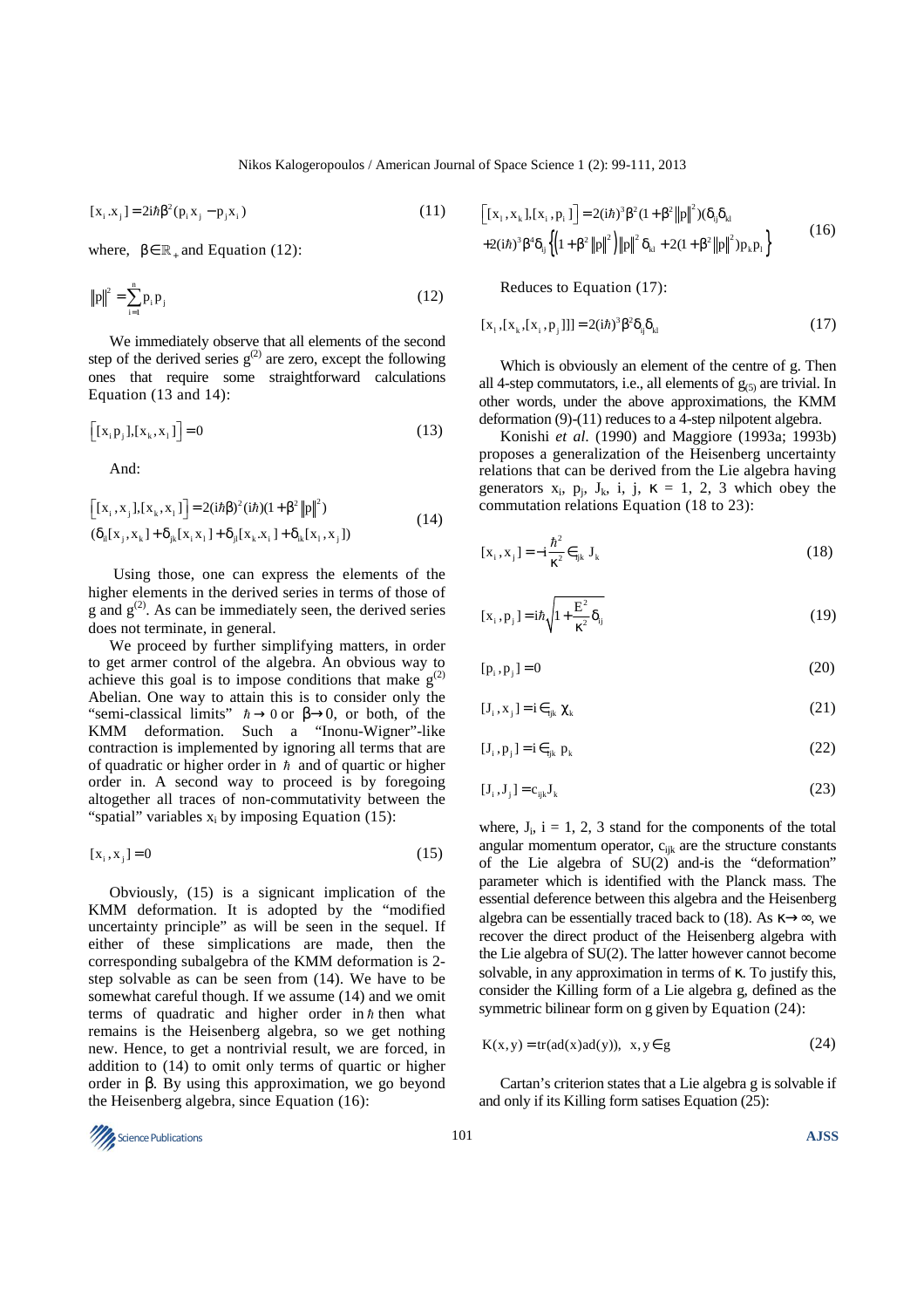$$
K(x,[y,z]) = 0, x, y, z \in g
$$
 (25)

It is straightforward to check that every subalgebra of a solvable Lie algebra is also solvable. Hence if Maggiore's extension could become solvable in some non-trivial (namely, not resulting in the Heisenberg algebra) approximation in terms of κ then its  $SU(2)$  subalgebra should also have a degenerate Killing form. This is impossible however as the SU(2) commutation relations do not depend on the value of  $κ$  in Maggiore's deformation, as is obvious in (23). Hence Maggiore's deformation cannot give rise to a nilpotent algebra either, in some appropriate limit in terms of κ. We conclude that our approach and subsequent conclusions do not apply to Maggiore's generalization of the Heisenberg algebra (18)-(23).

The Das-Vagenas (DV) generalised uncertainty relation is a result of the associative algebra endowed with a bracket given by Equation (26 and 27):

$$
[x_{i}, p_{j}] = i\hbar(\delta_{ij} + \zeta \delta_{ij} ||p||^{2} + 2\zeta p_{i} p_{j}), \ i, j = 1, ..., n
$$
 (26)

$$
[x_i, x_j] = [p_i p_j] = 0, \quad i, j = 1, \dots, n
$$
\n(27)

With  $\zeta = \zeta_0 / (M_{Pl} c^2)$  where  $M_{Pl}$  denotes the Planck mass. This is an anisotropic variation, provided by the term  $2\zeta p_i p_j$  of the KMM deformation (9)-(11) with the additional simplification that the spatial coordinates commute as in  $(15)$ . Requiring  $(15)$  instead of  $(11)$  is a considerable simplification of the KMM proposal, conceptually more closely aligned to ordinary rather than to non-commutative geometry. As can be readily seen, this algebra is 3-step solvable as all elements of  $g^{(2)}$  are zero. On the other hand, for nilpotency we have Equation (28):

$$
[p_k, [p_i, p_j]] = 0 \tag{28}
$$

But Equation (29):

$$
[x_{k}, [x_{i}, p_{j}]] = 2(i\hbar)^{2} \zeta (1 + 3\zeta ||p||^{2}) \delta_{ij} p_{k} + 2(i\hbar)^{2}
$$
  

$$
\zeta \left\{ \left( 1 + \zeta ||p||^{2} \right) \left( \delta_{ik} p_{j} + \delta_{jk} p_{i} \right) + 2\zeta p_{i} p_{j} p_{k} \right\}
$$
 (29)

As was also observed in the case of the KMM algebra, the DV one is not nilpotent unless one resorts to some approximations. The most straightforward assumption is to consider only terms vanishing as quadratic or higher powers of  $\hbar$  in which case (29) becomes zero. In this approximation the DV algebra is 3-step nilpotent. On the other hand, someone may wish to keep only terms up to second order in  $\zeta$ . Then (29) reduces to Equation (30):

$$
[x_{k}, [x_{i}, p_{j}]] = 2(i\hbar)^{2} \zeta^{2} (\delta_{ij} p_{k} + \delta_{ik} p_{j} + \delta_{jk} p_{i})
$$
\n(30)

The only 3-step non-trivial commutator is, in the aforementioned approximation in terms of  $\zeta$  Equation (31):

$$
[x_1, [x_k, [x_i, p_j]]] = 2(i\hbar)^3 (\delta_{ij}\delta_{kl} + \delta_{jk}\delta_{il} + \delta_{jk}\delta_{jl})
$$
\n(31)

Which being a central element of g implies that Equation (32):

$$
[x_{m}, [x_{1}, [x_{k}, [x_{i}, p_{j}]]]] = 0 \tag{32}
$$

All the other commutators have been trivially zero from the previous step. We see that the presence of the anisotropic term in (26) does not even aect the step at which the DV algebra becomes nilpotent when compared to the KMM case.

The Ali-Das-Vagenas (ADV) "modied uncertainty principle" (Ali *et al*., 2009) generalizes the spatialmomentum commutator of the KMM deformation and extends the DV generalized algebra to Equation (33):

$$
[\mathbf{x}_{i}, \mathbf{p}_{j}] = i\hbar \begin{cases} \delta_{ij} - \alpha \bigg( \|\mathbf{p}\| \delta_{ij} + \frac{\mathbf{p}_{i} \mathbf{p}_{j}}{\|\mathbf{p}\|} \bigg) \\ + \alpha^{2} \bigg( \|\mathbf{p}\|^{2} \delta_{ij} + 3 \mathbf{p}_{i} \mathbf{p}_{j} \bigg) \end{cases}
$$
 (33)

The generalisation to n dimensions is straightforward. Here  $\alpha = \alpha_0 l_{Pl} / \hbar$  where  $l_{Pl}$  is the Planck length. The ADV algebra assumes, as the DV case  $(26)$ ,  $(27)$  above that Equation  $(34)$ :

$$
[x_i x_j] = [p_i, p_j] = 0, \quad i, j = 1, 2, 3 \tag{34}
$$

In this case the "deformation" parameter is indicated by α. As in the case of (26), (33) is also 3-step solvable since  $g^{(2)}$  is also trivial, as can be seen by a straightforward computation. Notice that due to the fact that the canonical momenta commute (34), the two potentially "dangerous" issues being the exact operator ordering in the fraction of

(33), as well as the exact way that 
$$
||p||
$$
 and  $\frac{1}{||p||}$  are defined,

can be temporarily ignored.

To check the nilpotency of the ADV algebra, we will work at a formal level, leaving potential justifications of these steps for Subsections 2.6, 2.7 in the sequel. Consider an operator of interest, let's say  $p_i$ . Then define 1

its inverse 
$$
\frac{1}{p_j}
$$
 by demanding Equation (35):

$$
p_i \frac{1}{p_j} = \delta_{ij} \ \ i, j = 1, ..., n \tag{35}
$$

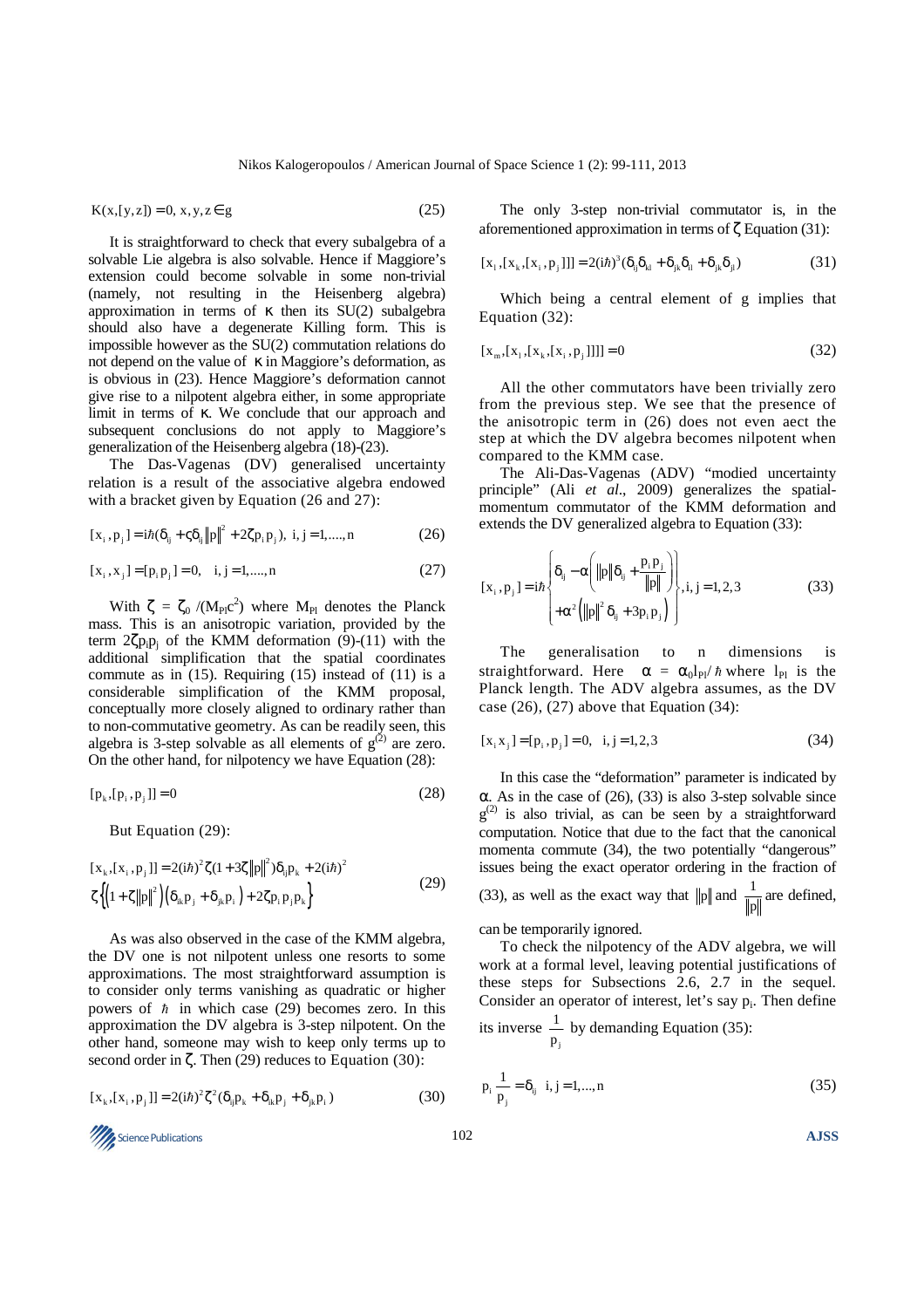There is no need to distinguish, naively at least, a left from a right multiplication, because to due to (34), it is expected that both one-sided multiplications will give the same results. We use repeatedly that the commutator is a derivation, as well as (34) and find from (12) Equation (36):

$$
[x_k, ||p||^2] = 2 \sum_{j=1}^{3} [x_k, p_j] p_j
$$
 (36)

With the definition (35) this can be rewritten as Equation (37):

$$
[x_k, ||p||] = \sum_{j=1}^{3} [x_k, p_j] p_j \frac{1}{||p||}
$$
 (37)

So (35) results in Equation (38):

$$
\left[ x_{k}, \frac{1}{\|p\|} \right] = -\left[ x_{k}, \|p\| \right] \frac{1}{\|p\|^{2}}
$$
 (38)

Taking into account (36)-(38), a calculation gives, up to terms of order  $\alpha^2$ , that Equation (39):

$$
\begin{bmatrix}\n\left[x_k, \left[x_i, p_j\right]\right] = -\left(i\hbar\right)^2 \alpha \frac{1}{\|p\|}\n\end{bmatrix}\n\begin{bmatrix}\n\delta_{ij}p_k + \delta_{jk}p_i + \delta_{ki}p_j - 2\alpha \|p\|p_k\delta_{ij} \\
-\alpha \|p\|p_i\delta_{jk} - \alpha \|p\|p_j\delta_{jk} + \frac{p_i p_j p_k}{\|p\|^2} \\
-4\alpha \frac{p_i p_j p_k}{\|p\|^2} \\
+\left(i\hbar^2\right)\alpha^2 \left(2p_k\delta_{ij} + 3p_j\delta_{ik} + 3p_i\delta_{jk}\right)\n\end{bmatrix} \tag{39}
$$

We follow the same level of approximation as in the KMM and DV cases above where terms up to the square of the lowest term in the deformation parameter are retained. Next, we have Equation (40):

$$
\begin{bmatrix}\nx_1, \left[x_k, \left[x_i, p_j\right]\right] \right] = (i\hbar)^3 \alpha \\
-\frac{1}{\|p\|} (\delta_{ij}\delta_{kl} + \delta_{jk}\delta_{il} + \delta_{ik}\delta_{jl}) \\
+\frac{1}{\|p\|^{3}} (\delta_{ij}p_kp_l + \delta_{jk}p_i p_l + \delta_{ik}p_jp_l) \\
-\delta_{kl}p_i p_j - \delta_{jl}p_i p_k - \delta_{il}p_j p_l) \\
+\frac{\alpha}{\|p\|^{2}} \left(\frac{5\delta_{kl}p_i p_j + 5\delta_{jl}p_i p_k + 5\delta_{il}p_j p_k}{-\delta_{il}p_i p_l - \delta_{ik}p_j p_l}\right) \\
+\alpha \left(3\delta_{ij}\delta_{kl} + 2\delta_{jk}\delta_{il} + 2\delta_{ik}\delta_{jl}\right) + 3\frac{p_i p_j p_k p_l}{\|p\|^{5}}\n\end{bmatrix}
$$
\n(40)

Calculation of the next few terms such as  $[x_m,[x_1,$  $[x_k, [x_i, p_j]]]$  results in a gradually increasing level of complexity of the resulting expressions, which does not seem to terminate even in the approximation up to  $\alpha^2$ . The reason behind this behavior, which is totally deferent from that of the KMM and the DV algebras, is not hard to pinpoint: It is the existence of  $||p||$  rather than of  $||p||^2$  and its appearance not only in the numerator, but also in the denominator of (33). As long as it is unclear at this point what is the physical principle, if any, dictating the form of (33) and since (33) is not the only expression resulting in an uncertainty relation with desirable phenomenological consequences, it may be prudent to avoid the use of p itself which introduces these problems for the subsequent formalism. One could use instead integer powers of  $\|\mathbf{p}\|$  in any generalized algebra, starting its square as in the KMM (9) or DV (26) cases. Then this algebra will become nilpotent in the lowest non-trivial approximation in terms of the deformation parameter.

In this subsection, we would like to comment on the terms of (33) involving  $\|\mathbf{p}\|$ . It seems that the meaning of this quantity and especially its possible vanishing in the denominator of (33) has not been adequately addressed in the literature of the generalized uncertainty principles, so far. For this reason, a comment or two may be in order about these issues. The notation and some pertinent defintitions used in the rest of this Section, can be found in the Appendix and the references cited therein.

We will assume that someone works in the Schwartz space S  $(R^n)$  in which the Fourier transform F is welldefined. Incidentally, it is entirely possible to use another integral transform, such as the Mellin transform, to reach similar conclusions. We immediately see that the symbol corresponding to  $||p||$  is Equation (41):

$$
\tilde{p}(x, y) = (y_1^2 + y_2^2 + ... + y_n^2)^{\frac{1}{2}}
$$
\n(41)

This is a classical symbol belonging to the (Hormander) class  $S<sub>1,0</sub>$ . In more physical terms, it is a pure canonical momentum, being independent of the "conjuration" variables x. The corresponding operator  $p(x, \partial_x)$  is a rst order pseudo-deferential operator belonging to  $OPS<sub>1,0</sub><sup>1</sup>$ . The Laplacian  $\nabla^2$  on  $\mathbb{R}^n$  is a second order elliptic operator, as it has a positive deifnite symbol and we see that (41) can be re-expressed as Equation (42):

$$
p(x, \partial_x) = (\nabla^2)^{\frac{1}{2}} \tag{42}
$$

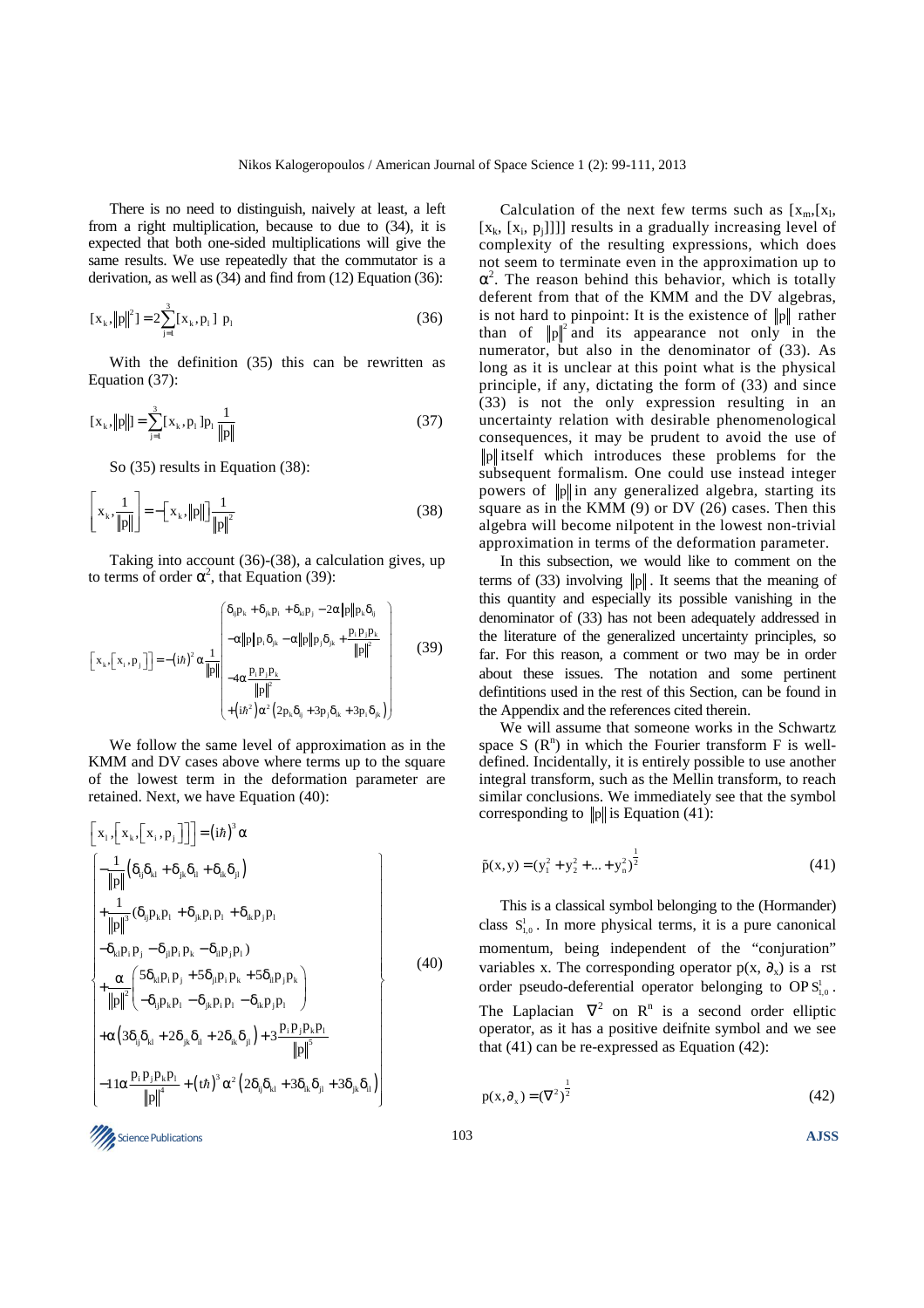As such,  $\|\mathbf{p}\|$  is well-defined on  $\mathbf{R}^n$ . We can re-cast (33) in the slightly different form Equation (43):

$$
[x_i, p_j] = i\hbar \begin{cases} \delta_{ij} - \alpha ||p|| \left( \delta_{ij} + \frac{p_i}{||p||} \frac{p_j}{||p||} \right) \\ + \alpha^2 ||p||^2 \left( \delta_{ij} + 3 \frac{p_i}{||p||} \frac{p_j}{||p||} \right) \end{cases}
$$
 (43)

It should be understood that (33) and (43) are not necessarily equivalent as the domains of these operator expressions can be different, despite their functional equivalence. The interest in operator domains should not be dismissed out of hand as an exercise of purely mathematical interest. Indeed the potential physical importance of operator domains has been investigated for over two decades in the context of quantum gravity and non-commutative geometry, in particular as it pertains to issues of topology change (Asorey *et al*., 2012; Shapere *et al*., 2012). We will tacitly assume that the discussion takes place in the intersection of the domains of (33) and (43).

Going back to (43) one should notice that a potential problem lies is its "infra-red" behaviour, namely in the possibility that its denominator becomes zero. This is in stark contrast with typical issues in functional spaces, especially where the Fourier transforms involved, that are mostly concerned about "ultra-violet" divergences. A way to deal with this may be to compactify  $\mathbb{R}^3$  to the 3torus  $T<sup>3</sup>$  and only consider functions that obey periodic boundary conditions as is frequently done in Quantum Physics. Another way is to work with principal values of potentially divergent integrals, which is a form of infrared regularization, as is done in the case of Hilbert transforms and other singular integral operators. One can take this path by re-writing the fractional terms of (43) in terms of Riesz transforms as Equation (44):

$$
[\mathbf{x}_{i}, \mathbf{p}_{j}] = i\hbar \begin{cases} \delta_{ij} - \alpha ||\mathbf{p}||(\delta_{ij} - \mathbf{R}_{i} \mathbf{R}_{j}) \\ + \alpha^{2} ||\mathbf{p}||^{2} (\delta_{ij} - 3\mathbf{R}_{i} \mathbf{R}_{j}) \end{cases}, i, j = 1, 2, 3
$$
(44)

It is well-known (Stein and Murphy, 1993; Grafakos, 2008; 2009) that the Riesz transforms are bounded in  $L^p(R^n)$ ;  $1 < p < \infty$ . Among them, the  $L^2$ -integrable functions are of greatest  $\beta \in \mathbb{R}_+$  interest in Physics, hence (43) therefore (33) are well-defined in such spaces, which is sufficient for our purposes.

One issue arising from the ADV algebra (33), (34), due to the presence of the inverse of  $\|\mathbf{p}\|$  and its square, is related to smoothness. As can be seen from (12) and (42), in (33) we are dealing with an inverse power of the Laplacian, of the specific form Equation (45):

$$
\mathbf{J}_s = \left(\nabla^2\right) - \frac{s}{2} \tag{45}
$$

For our purposes  $s = 1$  but it does not hurt to be somewhat more general and allow  $s \in \mathbb{C}$ , with Re s>0 for convergence purposes. Such expressions are called Riesz potentials of order s and are defined via the Fourier transform and its inverse, for f∈ 2 S( $\mathbb{R}^n$ ) by Equation (46):

$$
(Jsf)(x) = \frac{1}{2s \pi\frac{n}{2}} \frac{\Gamma\left(\frac{n-s}{2}\right)}{\Gamma\left(\frac{s}{2}\right)} \int_{\mathbb{R}^n} \frac{f(x-y)}{|y|^{n-s}} d^n y
$$
(46)

The effect of operators such as  $J_s$  is to improve the integrability of functions, namely to map  $J_s$ :  $L^p \rightarrow L^q$  which for  $s \in \mathbb{R}$  are related by the Sobolev duality Equation (47):

$$
\frac{1}{p} - \frac{1}{q} = \frac{s}{n}
$$
 (47)

In the particular case of the ADV algebra above  $p =$ 2,  $s = 1$ ,  $n = 3$  which gives  $q = 6$ . The Hardy-Littlewood-Sobolev fractional integration theorem (Stein and Murphy, 1993; Grafakos, 2008; 2009) provides bounds for the corresponding norms. The Riesz potentials such as  $p\|$ <sup>-1</sup> are essentially integrals, hence they act as smoothing operators. Therefore, by using inverse powers of differential operators, the corresponding expressions become more regular, a clearly desirable property especially for any theory having a classical limit.

On the other hand, because of the fact that integral operators are defined in domains of  $R<sup>n</sup>$  rather than points, an obvious question arises about the meaning of locality in models using the ADV algebra. This, does not only create the usual problems of interpretation as in ordinary Quantum Physics but also introduces considerably greater diffculties in the quantization of any such systems. It is not clear, to us at least, what exactly would be the meaning of an operator defined at a point in space, even in the distributional sense, when a non-local operation such as the convolution with a singular integral operator is involved in even defining the algebra expressing the dynamics. A similar issue is also raised and partially addressed in (Maggiore, 1993a) for the KMM algebra by utilising a generalised Bargmann-Fock

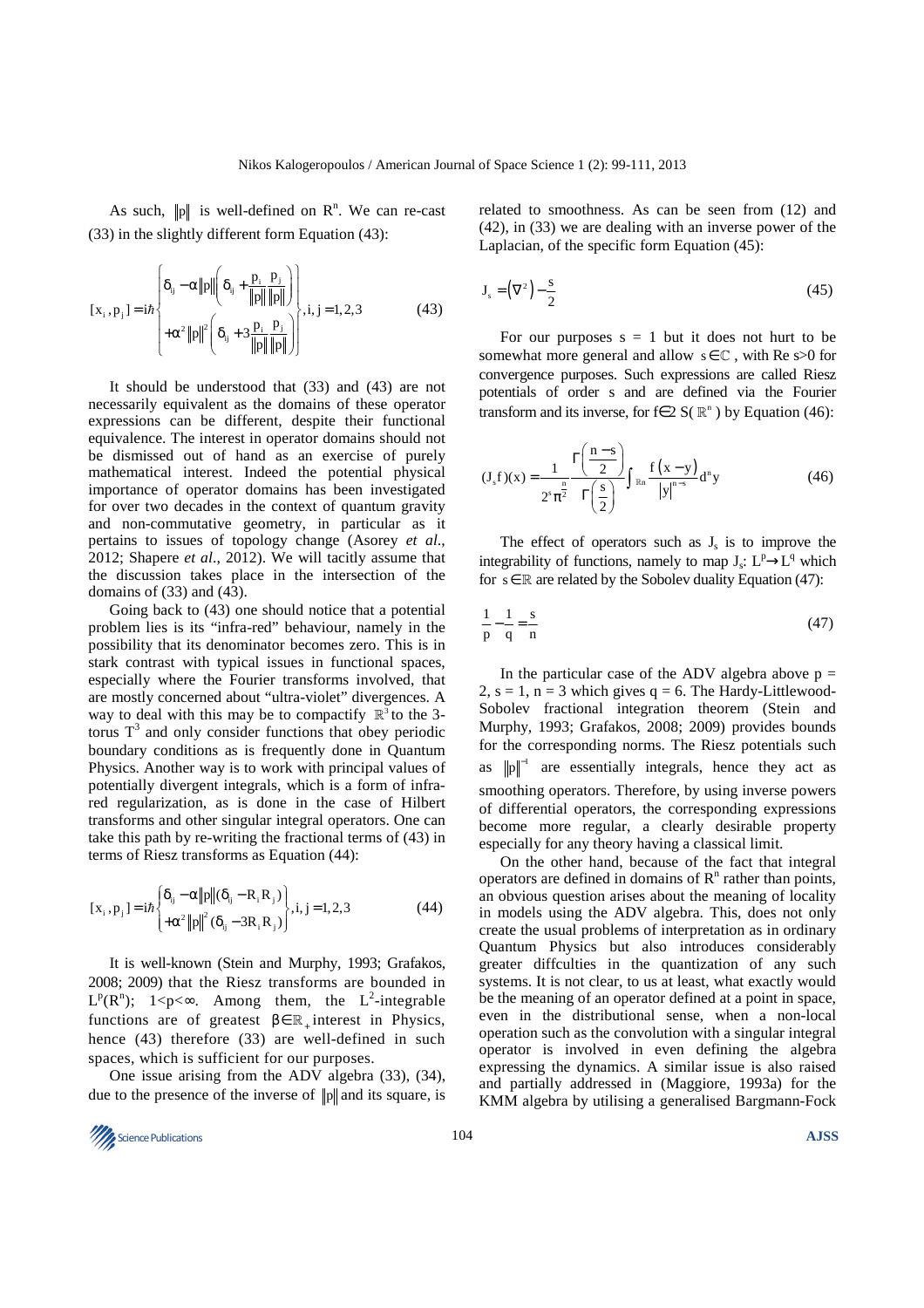representation and by defining an approximate "quasiposition" representation. One could possibly address such issues by following a largely algebraic path, in the context of generalizations of C\* Algebras emulating the path followed in axiomatic quantum eld theory (Haag, 1992) or non-commutative geometry (Chamseddine, 2010a; 2010b). The issue of locality is of central importance in theories of quantum gravity, such as Loop Quantum Gravity (Rovelli, 2011) or Causal Sets (Surya, 2011), which aim to formulate theories that are background independent. Contrast this with the approach taken toward gravity quantization and interaction unification by the String/Brane/M theories (Mukhi, 2011; Blau and Theisen, 2009). Since a generalised uncertainty principle should reflect, in some part, elements of these quantum gravitational theories, its treatment of locality is crucial, extending far beyond the mere technical level that we have alluded to here.

Kempf *et al*. (1995) and Kempf (1997) an inner product was introduced in an attempt to develop a rudimentary representation aspects of the KMM algebra. It was given, in n-dimensional momentum space, by Equation (48):

$$
(\Psi, \phi) = \int_{\mathbb{R}^n} \frac{1}{1 + \beta p^2} \Psi^*(p) \phi(p) d^n p \tag{48}
$$

This product can be seen as "natural" from the viewpoint of the Fourier transform of the inner product of the (Sobolev) Bessel potential space  $L^2_{-1}(R^n)$ . More generally, one can see that the algebras giving rise to the generalised uncertainty principles, can be approximately expressed as "quantizations" in Hilbert spaces endowed with generalized inner products. Modifying the inner product to bypass altogether the Stone-von Neumann theorem, which however does not hold in quantum field theory and obtain distinct predictions from the usual operator quantization of the Fourier modes of the phase space variables is one of the tenets of theories such as Loop Quantum Gravity (Rovelli, 2011). Motivated by the the generalised uncertainty principles as well as by the approach implemented in Loop Quantum Gravity, it may be of some interest to check on whether the Weyl correspondence (Stein and Murphy, 1993) can be modied/extended to apply to the above or any new algebras giving rise to the generalized uncertainty principles.

## **1.2. The "Symplectic Camel" and Generalized Measure Theories**

We saw in the previous section that some of the proposed generalisations of the Heisenberg uncertainty principle lead to solvable and in particular limits, to nilpotent Lie algebras. It may be worth wondering on whether this just a coincidence, whether it is part of a mathematical pattern, or even more importantly whether it is a manifestation of a physical principle. This section is an attempt to relate such questions to known facts about Classical Mechanics and a generalized measure hierarchy of potential use for Quantum Gravity, as first rudimentary comments that may contribute toward an answer. The operator formalism of Quantum Mechanics has

undeniable similarities with the Hamiltonian formulation of Classical Mechanics. Then, it would be highly suggestive if an extension of Heisenberg's uncertainty principle could be traced back to the structure of Classical Mechanics. The fact that this is indeed possible for the Heisenberg uncertainty principle itself, is a relatively recently established fundamental result in Symplectic Topology called the "symplectic non-squeezing theorem" (Gromov, 1985; Ekeland and Hofer, 1989; Hofer and Zehnder, 1994; Viterbo, 1989; Arnol'd, 1986; De Gosson, 2001; 2002; 2009a; 2009b; 2012; De Gosson and Luef, 2009; Abbondandolo and Matveyev, 2012) or the principle of the "symplectic camel" (Arnol'd, 1986). As this result has not yet received the visibility in Physics that it duly deserves, despite the extensive eorts of primarily M. De Gosson (and collaborators), who seems to be its biggest advocate in the Physics community (De Gosson, 2001; 2002; 2009a; 2009b; 2012; De Gosson and Luef, 2009), we will say a few words about it that are related to the present work.

The following applies to any symplectic manifold M but we may wish to think more physically as M being the phase space of a Hamiltonian system. Assume that dim  $M = 2n$  and let it be parametrized locally by  $(x, p)$  where  $x = (x_1, ..., x_n)$  and  $p = (p_1, ..., p_n)$  where the notation is borrowed from the Hamiltonian formulation of Mechanics. Consider the ball Equation (49):

$$
B_{2n}(R) = \{(x, p) \in M : |x|^2 + |p|^2 \le R\}
$$
 (49)

and the "cylinder"  $Z_1(r)$ ,  $l = 1,...,n$  over the symplectic 2-plane  $(x_1, p_1)$  given by Equation (50):

$$
Z_1(r) = \{(x, p) \in M : x_1^2 + p_1^2 \le r\}
$$
 (50)

Consider a (smooth) canonical transformation (symplectomorphism) f: M→M. The symplectic nonsqueezing theorem states that it is impossible to fit  $B_{2n}$ (R) inside  $Z_{I(r)}$  unless R≤r, namely that Equation (51):

$$
f(B_{2n}(R) \subset Z_1(r) \Leftrightarrow R \le r)
$$
\n<sup>(51)</sup>

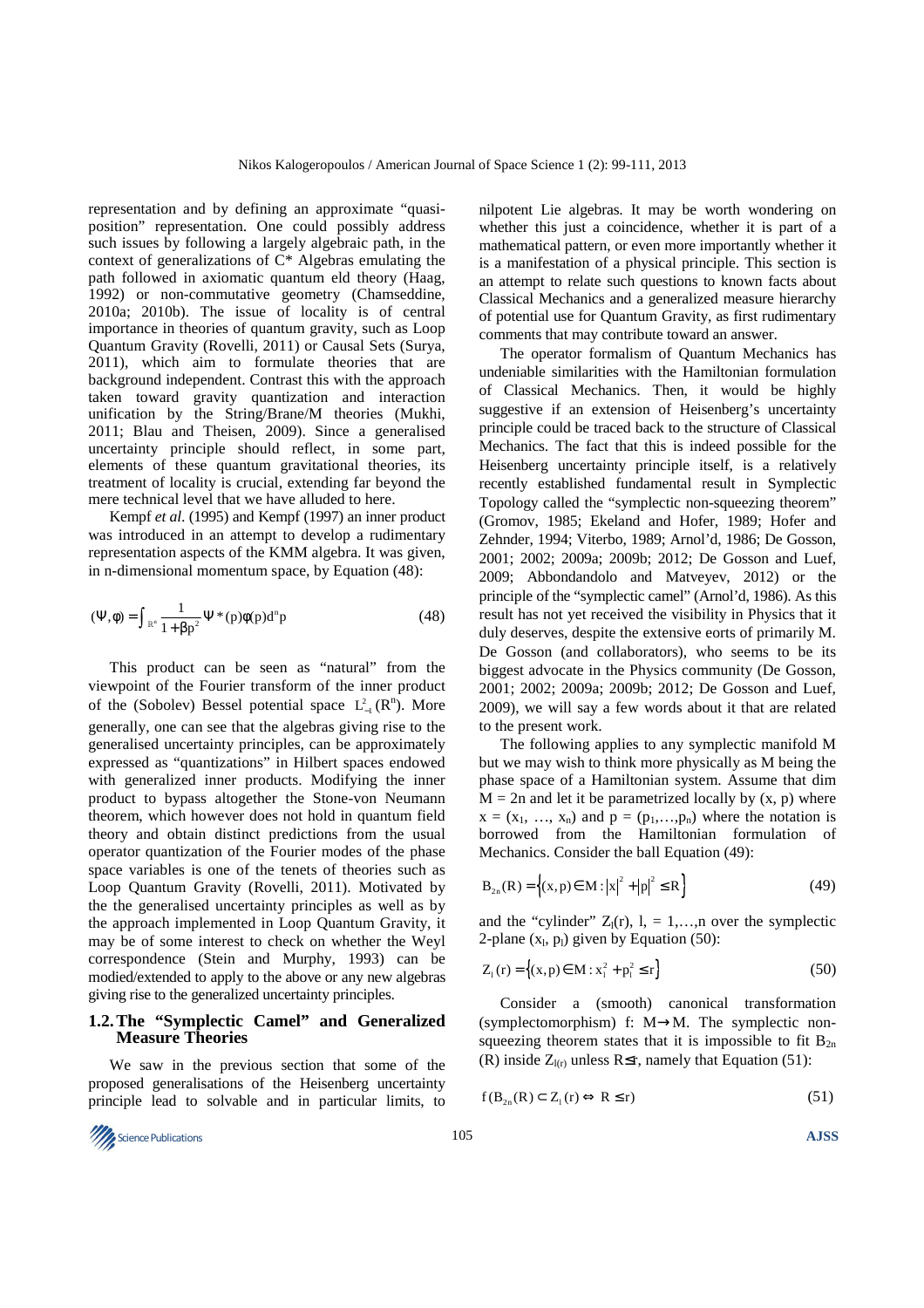This shows that a phase-space volume is not only preserved by a Hamiltonian (more accurately: A divergence-free) flow, as given by Liouville's theorem, but it possess an additional rigidity associated with its projections along each 2-plane of canonical coordinates. Alternatively, the set of canonical transformations of M is quite different from the set of volume-preserving transformations of M (Gromov, 1985; Hofer and Zehnder, 1994; Arnol'd, 1986). This can be interpreted as a rigidity property of Hamiltonian Mechanics whose Quantum Physics "analogue" is the Schrodinger-Robertson inequality (De Gosson and Luef, 2009; De Gosson, 2009a; 2009b; 2012) Equation (52):

$$
(\Delta_{x1})^2 (\Delta_{p1})^2 \ge \left( \text{Cov} \big( x_1, p_1 \big) \right)^2 + \frac{\hbar^2}{4}, 1 = 1, \dots n \tag{52}
$$

where,  $Cov(x_1, p_1)$  stands for an element of the covariance matrix. If the covariance matrix is zero, this results in the usual Heisenberg uncertainty relation. So we see that inside Classical Mechanics itself, there are "elements" of Quantum Physics, when some terms are properly interpreted. Is it possible to use further rigidity results of Classical Mechanics (if any further rigidity exists at all) to guide us in formulating a generalised uncertainty principle, therefore going beyond Quantum Mechanics? This is unclear at present. Although a definitive answer is unknown, it appears that there may be additional rigidity properties in the behaviour of canonical transformations, appearing in the middle dimension n as the work of (Abbondandolo and Matveyev, 2012) seems to indicate. If such indications are affrmative and more rigidity constraints exist for phasespace volumes, nilpotence in this context would be the termination after a finite number of steps of a sequence of properly defined involutions of such rigidity constraints.

The present work is concerned with nilpotent/solvable associative algebras endowed with a bracket operation, that are non-linear generalisations of Lie algebras and properties of related functional spaces which are the carrier spaces of their representations. It may be worthwhile to see how these ideas may carry over from the canonical to the covariant framework. Each of these two approaches has its own advantages and limitations, but both provide valuable techniques and insights on how to understand and work out the process of quantisation in particular models. As is clear from the generalised uncertainty principles and the corresponding algebras discussed above, our interest is in uncovering properties related to Quantum Gravity.

The most striking observation is that it is not really surprising how different is Quantum Mechanics from

Classical Mechanics, but how actually close they are to each other (Sorkin, 1994; 1997). An indication for such a close relation was provided by the symplectic "nonsqueezing" theorem discussed above. Another is found if one thinks about a triple-slit experiment extending Young's double-slit experiment (Sorkin, 1994; 1997). We start with all three slits open and then gradually start blocking ffo one, then two at a time and then all three. We record the corresponding interference patterns with an overall plus sign if three and one slits are open and with an overall negative sign if two or no slits are open. We superimpose these eight resulting patterns by adding them up algebraically. The result will always be zero. If a four, five slit extension of Young's experiment is set up and calculations are performed along similar lines, the result will always turn out to be zero. This is a direct consequence of the fact that the Heisenberg algebra is 2 step nilpotent. In Classical Mechanics no new information beyond the one provided by a "single-slit" experiment is obtained. In Quantum Mechanics, Young's double slit experiment contains all the non-trivial physical information and every multi-slit experiment beyond it gives nothing new. It is in this sense that Quantum Mechanics is as "close" to Classical Mechanics as "possible" (Sorkin, 1994; 1997) although, of course, their structures are quite different from each other.

To generalize this nilpotentcy in the covariant framework, we have to think in terms of generalised measures of histories, expressing the evolution of a system. Consider a set of histories  $S_1$  having a generalised measure indicated by  $|S_1|$ . Consider a second set  $S_2$  and form the disjoint union  $S_1$   $\coprod S_2$ . These two sets could be chosen to represent the histories of the electron going through slit one or only through slit two in Young's double slit experiment. The extension of the notation and the defintitions to a multislit experiment involving the "histories"  $S_l$ ,  $l = 1,..., n$  is immediate. Consider a hierarchy of sum rules (Sorkin, 1994; 1997; Salgado, 2002) Equation (53):

$$
I_{1}(S_{1}) = |S_{1}|
$$
  
\n
$$
I_{2}(S_{1}, S_{2}) = |S_{1} \text{ I } S_{2}| - |S_{1}| - |S_{2}|
$$
  
\n
$$
I_{3}(S_{1}, S_{2}, S_{3}) = |S_{1} \text{ I } S_{2} \text{ I } S_{3}| - |S_{1} \text{ I } S_{2}|
$$
  
\n
$$
-|S_{1} \text{ I } S_{3}| - |S_{1} \text{ I } S_{3}| + |S_{1}| + |S_{2}| + |S_{3}|
$$
  
\n
$$
I_{n}(S_{1}, S_{2}, ... S_{n}) = |S_{1} \text{ I } I ... S_{n}| - \sum_{i=1}^{n} |S_{1} \text{ I } I ... \text{ I } S \text{ I } I ... \text{ I } S_{n}| + \sum_{i=1}^{n} |S_{1} \text{ I } I ... \text{ I } I S_{i} |
$$
  
\n
$$
\sum_{i_{1}, i_{2} =}^{n} |S_{1} \text{ I } I ... \text{ I } I S_{i_{1}} \text{ I } I ... \text{ I } I S_{i_{2}} \text{ I } ... \text{ I } I S_{n}| + ... + (-1)^{n+1} \sum_{i=1}^{n} |S_{i}|
$$
  
\n(53)

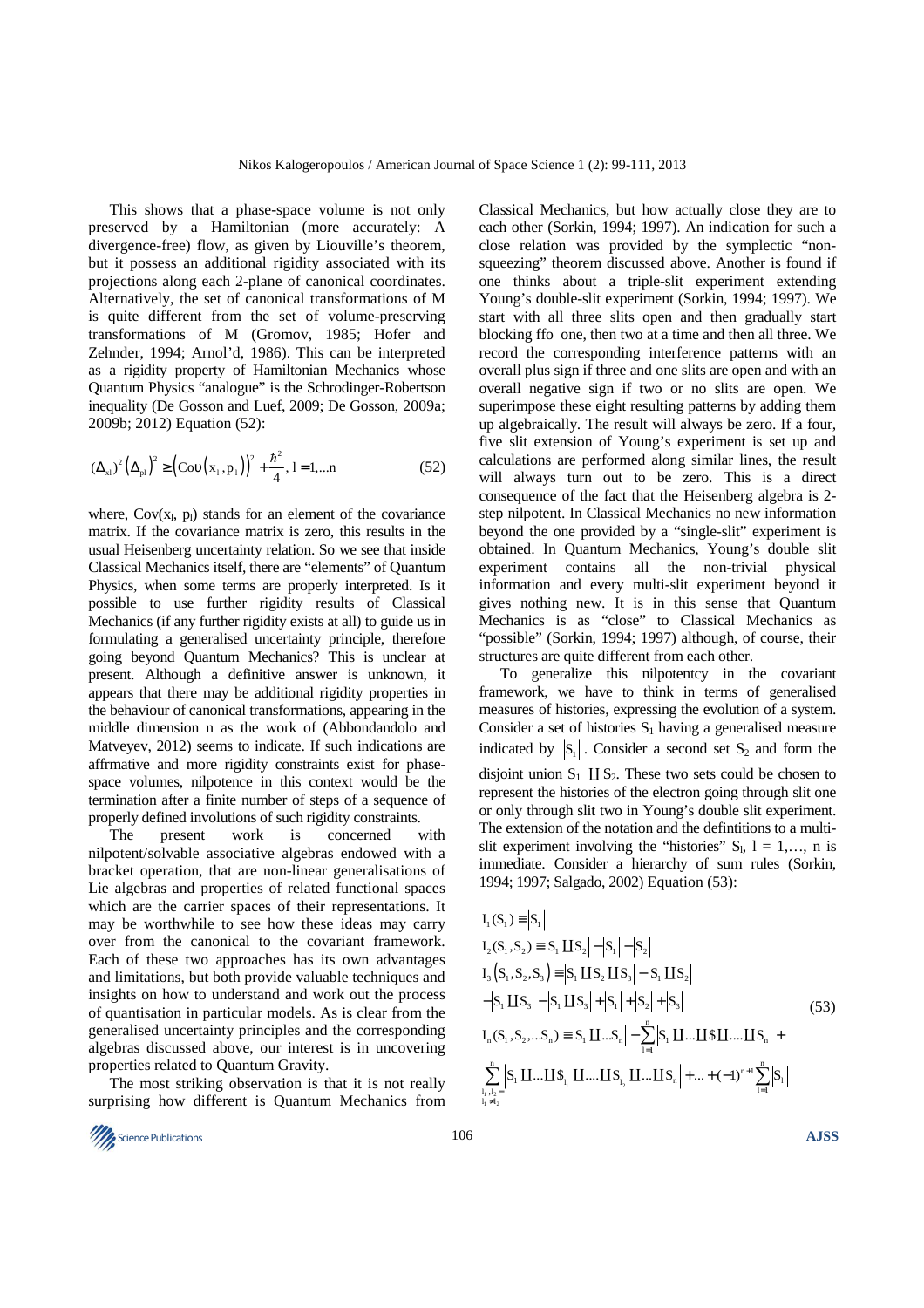Here \$ indicates that the argument S should be omitted in the calculation. Evidently  $I_1$  6  $\neq$  0 for any non-trivial statement to be feasible. Classical Mechanics corresponds to  $I_2 = 0$ . Quantum Mechanics is given by  $I_2 \neq 0$ ,  $I_3 = 0$ . One can straightforwardly see that  $I_{l+1} = 0$  implies that  $I_l$  is additive in each of its arguments. This multi-additivity can be used to explain why imposing  $I_3 = 0$  results in being able to express the real part of the decoherence functional as  $I_2$  (S<sub>1</sub>, S<sub>1</sub>) = 2|S<sub>1</sub>|, which in turn implies that the transition probabilities are proportional to the square of amplitudes, as is well-known in Quantum Physics. A generalized uncertainty principle would refect in this framework that  $I_1 \neq 0$ , l≥4. The generalization of the Heisenberg algebra to an l-step nilpotent algebra would be expressed by demanding that  $I_{l+1} = 0$ , l≥ 4.

In such theories, the transition probabilities would be functions of some integral power, but not the square, of the amplitudes of wave-functions. It appears that following the covariant approach would also imply that the carrier spaces of the representations of the generalised algebras would be  $L^p(\mathbb{R}^n)$ ,  $p \neq 2$ , if not more general Sobolev spaces. Such spaces of functions are in general Banach spaces, rather than Hilbert spaces like  $L^2(\mathbb{R}^n)$ which is the one used Quantum Physics. This poses an obvious problem, as the Banach spaces  $L^p(\mathbb{R}^n)$ ,  $p \neq 2$  do not admit an inner product. Then one would have to explain how exactly the geometric structure of the Euclidean spaces stems from that of functions which are elements of  $L^p(\mathbb{R}^n)$  p  $\neq$  2. This might be feasible by technically utilising a Littlewood-Paley type of treatment (Stein and Murphy, 1993; Grafakos, 2008; 2009), but the physical principle that may justify such a "semi/classical" transition  $L^p(\mathbb{R}^n)$ ,  $p \neq 2$  to  $L^2(\mathbb{R}^n)$ , is not clear to us.

#### **Appendix:**

Here, we collect some very well-known facts from harmonic analysis and pseudo-differential operators that may be of some use in reading Subsections 2.6, 2.7. We follow (Stein and Murphy, 1993; Grafakos, 2008; 2009).

The Schwartz space  $S(\mathbb{R}^n)$  is the subspace of smooth functions of  $C^{\infty}(\mathbb{R}^n)$  such that themselves as well as their derivatives decay faster than the inverse of any polynomial at infinity. To be more precise, define the multi-indices  $\alpha =$  $(\alpha_1, \dots \alpha_n)$ ,  $\beta = (\beta_1, \dots \beta_n)$  with  $\alpha$ ,  $\beta \in \mathbb{N}^n$  by Equation (54):

$$
\mathbf{x}^{\alpha} = \mathbf{x}_1^{\alpha 1} \mathbf{x}_2^{\alpha 2} \dots \mathbf{x}_n^{\alpha n}, \ \partial_x^{\beta} = \frac{\partial^{\beta 1}}{\partial \mathbf{x}_1^{\beta 1}} \frac{\partial^{\beta 2}}{\partial \mathbf{x}_2^{\beta 2}} \dots \frac{\partial^{\beta n}}{\partial \mathbf{x}_n^{\beta n}}
$$
(54)

With Equation (55):



$$
|\alpha| = |\alpha_1| + \alpha_2| + \dots + |\alpha_n|, |\beta| = |\beta_1| + |\beta_2| + \dots + |\beta_n|
$$
 (55)

Consider f:  $\mathbb{R}^n \to \mathbb{C}$  such that  $f \in C_{\infty}(\mathbb{R}^n)$  and for each pair of multi-indices; dene the semi-norms Equation (56):

$$
\|f\|_{\alpha,\beta} = \frac{\sup}{x \in \mathbb{R}^n} |x^{\alpha} \partial_x^{\beta} f(x)| \tag{56}
$$

The above set of denumerable semi-norms allow one to define the Schwartz space by Equation (57):

$$
S(\mathbb{R}^n) = \left\{ f \in C^{\infty}(\mathbb{R}^n) : \left\| f \right\|_{\alpha, \beta} < \infty, \forall \alpha, \beta \in \mathbb{N}^n \right\}
$$
 (57)

One can immediately see that an equivalent definition of  $S(\mathbb{R}^n)$ , with  $C_{\beta N} > 0$  constants is Equation (58):

$$
\left|\partial^{\beta}f\left(x\right)\right|\leq C_{\beta,N}\left(1+|x|\right)^{N},\forall\beta\in\mathbb{N}^{n},\forall N\in\mathbb{N}\tag{58}
$$

The dual to  $S(\mathbb{R}^n)$ , namely the space of linear functionals on  $S(\mathbb{R}^n)$  is indicated by  $S'(\mathbb{R}^n)$  and is called space of tempered distributions of  $\mathbb{R}^n$ . The Fourier transform for  $f \in S(\mathbb{R}^n)$  is defined by Equation (59):

$$
F[f](\xi) = \hat{f}(\xi) = \frac{1}{(2\pi)^{\frac{n}{2}}} \int_{\mathbb{R}^n} f(x) e^{-ix \cdot \xi} d^n x
$$
 (59)

and the inverse Fourier transform is Equation (60):

$$
F^{-1}[f](x) = \hat{f}(x) = \frac{1}{(2\pi)^{\frac{n}{2}}} \int_{\mathbb{R}^n} \hat{f}(\xi) e^{ix \cdot \xi} d^n \xi
$$
 (60)

In the above equations x.ζ indicates the Euclidean inner product and  $|x|$  stands for the Euclidean norm of  $x \in \mathbb{R}^n$ . Both the Fourier and the inverse Fourier transforms are unitary operations (isometries), since according to Parseval's identity Equation (61):

$$
\int_{\mathbb{R}^n} f_1(x) f_2^*(x) d^n x = \int_{\mathbb{R}^n} \hat{f}_1(\xi) \hat{f}_2^*(\xi) d^n \xi
$$
 (61)

where, \* indicates the complex conjugation and it immediately implies Plancherel's formula Equation (62):

$$
|f|^2 = |\hat{f}|^2 = |\hat{f}|^2
$$
 (62)

Consider the function  $\tilde{\sigma}(x,y)$ :  $\mathbb{R}^n \times \mathbb{R}^n \to \mathbb{C}$ . For our purposes, it is sufficient to assume that  $\bar{\sigma} \in C^{\infty}(\mathbb{R}^n \times \mathbb{R}^n)$ .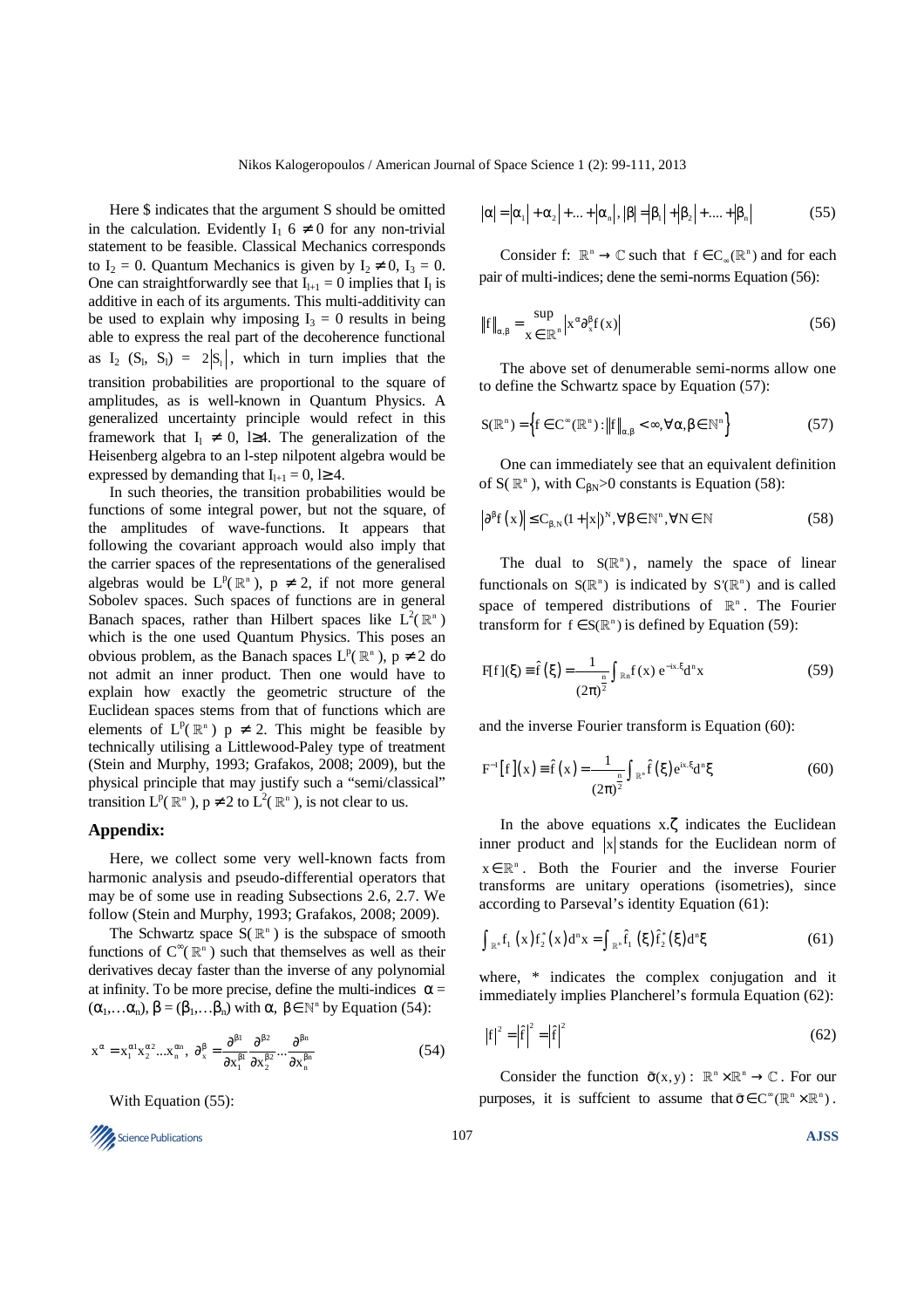Consider  $m \in \mathbb{R}$ ,  $0 \le p, \delta \le 1$ . Then  $\tilde{\sigma}(x, y)$  is called a symbol in the (Hormander) class  $S_{p,\delta}^m$  if for all multiindices  $\alpha, \beta \in \mathbb{N}^n$  there are constants  $c_{a}, \beta$  such that Equation (63 and 64):

$$
\left|\partial_x^{\beta}\partial_y^{\alpha}\tilde{\sigma}(x,y)\right| \le c_{\alpha,\beta}\langle y\rangle^{m-p|\alpha|+\delta|\beta|}\tag{63}
$$

Where:

$$
\langle x \rangle = \left(1 + |x|^2\right)^{\frac{1}{2}}\tag{64}
$$

Consider now the operator  $\sigma(x, \partial_x)$ :  $S(\mathbb{R}^n) \to S(\mathbb{R}^n)$ given by Equation (65):

$$
\sigma\left(x,\partial_{x}\right)f\left(x\right) = \frac{1}{\left(2\pi\right)^{\frac{n}{2}}}\int_{\mathbb{R}^{n}}\tilde{\sigma}\left(x,\xi\right)\hat{f}\left(\xi\right)e^{-ix.\xi}d^{n}\xi\tag{65}
$$

If  $\tilde{\sigma}(x, y) \in S^m_{p,\delta}$ , then  $\sigma(x, \partial_x)$  is a pseudo-diffierential operator belonging to the class  $\text{OPS}_{p,\delta}^m$ . In the above definitions, m is called the order of the operator. If  $\tilde{\partial}$  is polynomial, then the corresponding operator  $\sigma$  is differential. If the symbols  $\tilde{\partial}(x, y)$  can be decomposed asymptotically, as sums of homogeneous functions of degrees m-j, namely if Equation (66 and 67):

$$
\tilde{\sigma}(x, y) - \sum_{j=0}^{N} \tilde{\sigma}_{m-j}(x, y) \in S_{1,0}^{m-N}
$$
 (66)

Where:

$$
\tilde{\sigma}(x,ty) = t^j \tilde{\sigma}(x,y), t \in \mathbb{R}|y| \ge 1
$$
\n(67)

then they are called classical symbols. The highest order term in the above classical symbol expansion is called the principal symbol. An element  $\sigma \in OPS_{p,\delta}^m$  is called elliptic pseudo differential operator, if for some  $R \leq \infty$  there is a constant c>0 such that Equation (68):

$$
\left| \tilde{\sigma}(x, y) \right| \ge c \langle y \rangle^m, |y| \ge R \tag{68}
$$

Sobolev spaces are spaces of functions aiming to quantify the "degree of the functions' smoothness". First and as a reminder, one defines the Lévesque spaces Equation (69):

Science Publications 108 **AJSS** 

$$
L^{p}(\mathbb{R}^{n}) = \left\{ f: \mathbb{R}^{n} \to C: \int_{\mathbb{R}^{n}} \left| f(x) \right| p d^{n} x < \infty \right\}
$$
 (69)

It turns out that these are Banach spaces when equipped with the  $L^p$  norm Equation (70):

$$
\|f\|_{L^p} = \left(\int_{R^n} |f(x)|^p d^n x\right)^{\frac{1}{p}}\tag{70}
$$

For the triangle inequality to hold  $1 \le p \le \infty$  where  $L^{\infty}$  is equipped with the sup norm. The classical Sobolev spaces  $W^{k,p}(\mathbb{R}^n)$ , k, p ∈ N are defined as Equation (71):

$$
\mathbf{W}^{k,p}(\mathbb{R}^n) = \left\{ \mathbf{f} \in \mathbf{L}^p(\mathbb{R}^n) : \left\| \mathbf{f} \right\| \mathbf{w}^{k,p} = \sum_{\left| \beta \right| \leq k} \left\| \partial^{\beta} \mathbf{f} \right\| \mathbf{L}^p < \infty \right\} \tag{71}
$$

An alternative description of  $W^{k,p}(\mathbb{R}^n)$ , which also allows for an extension to  $k \in R$ , is given via the Fourier transform and the Bessel potential spaces Equation (72):

$$
\mathbf{L}_{k}^{p}\left(\mathbb{R}^{n}\right) = \left\{\begin{aligned} &\mathbf{f} \in \mathbf{L}^{p}\left(\mathbb{R}^{n}\right): \\ &\left\|\mathbf{F}^{-1}\left[\left(1+|\xi|^{2}\right)^{\frac{k}{2}}\mathbf{F}\left[\mathbf{f}\left(\xi\right)\right]\right](x)\right\|_{\mathbf{L}^{p}} < \infty \end{aligned}\right\} \tag{72}
$$

A theorem of Caldero'n states that for  $k \in \mathbb{N}$ , indeed  $W^{k,p}(\mathbb{R}^n) = L_p^k(\mathbb{R}^n)$ . Among the above functional spaces, the most commonly used in Physics have, undoubtedly, been  $L_n^k(\mathbb{R}^n)$  and  $W^{k,2}(\mathbb{R}^n)$  both of which are Hilbert spaces. The inner product (.,.)k of  $W^{k,2}(\mathbb{R}^n)$  is given in terms of the usual  $L^2$  inner product (...) by Equation (73):

$$
(f_1, f_2)k = \sum_{|\beta| \le k} (\partial^{\beta} f_1 \partial^{\beta} f_2)
$$
 (73)

Due to the equivalence of the norms  $1 + |y|$  and  $\langle y \rangle$ of  $L^2$  one can extend this to an inner product in  $W^{k,2}$ ,  $k \in \mathbb{R}$  by Equation (74):

$$
(f_1, f_2)k = \int_{\mathbb{R}^n} \langle \xi \rangle^{2k} \hat{f}_1 (\xi) f_2^* (\xi) d^n \xi
$$
 (74)

Which gives rise to the norm Equation (75):

$$
\left\|f\right\|_{k}^{2} = \int_{\mathbb{R}^{n}} \left\langle \xi \right\rangle^{2k} \left|\hat{f}(\xi)\right|^{2} d^{n}\xi
$$
 (75)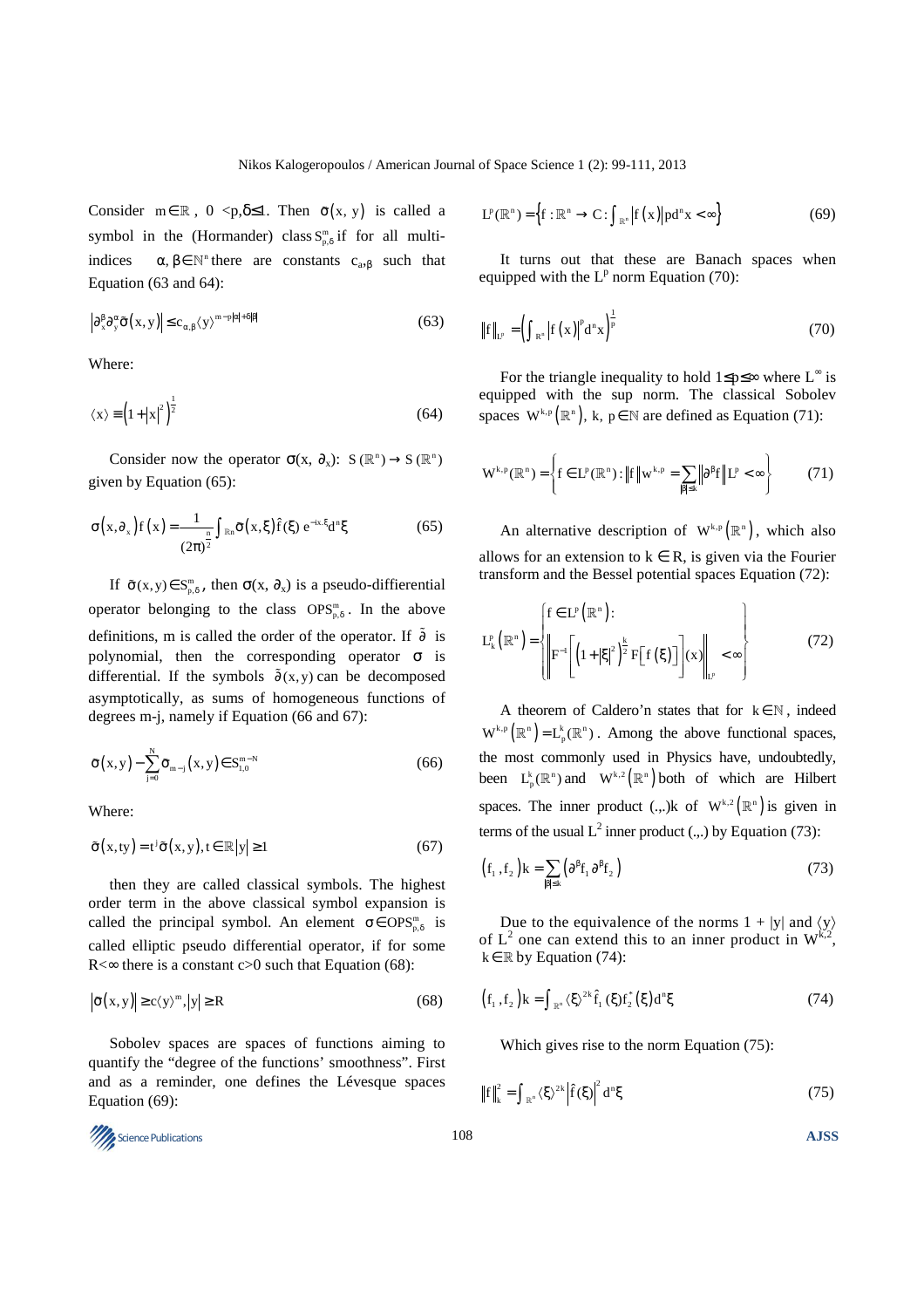It may be worth observing that if  $f \in S(\mathbb{R}^n)$ , then  $f \in L_p^k(\mathbb{R}^n)$ ,  $k \in \mathbb{R}$ . A pseudo-differential operator, such as  $\sigma(x, \partial_x) \in \text{OPS}_{p,\delta}^m$  can be extended to an operator acting between the Sobolev spaces  $L_{k+m}^p(\mathbb{R}^n) \to L_k^p(\mathbb{R}^n)$  or on the space of tempered distributions  $S'(\mathbb{R}^n)$ .

Riesz transforms are multi-dimensional analogues of the Hilbert transforms. For  $\mathbb{R}^n$  the Riesz transforms  $R_1$ ,  $l = 1,..., n$  are defined to be singular integral operators of convolution type, as follows: Let  $f \in S(\mathbb{R}^n)$ . Then Equation (76):

$$
(\mathbf{R}_{1}\mathbf{f})(\mathbf{x}) = \frac{\Gamma\left(\frac{\mathbf{n}+1}{2}\right)}{\pi\frac{\mathbf{n}+1}{2}}\mathbf{p}.\mathbf{0}.\int_{\mathbb{R}^{n}}\frac{\mathbf{x}_{1}-\mathbf{y}_{1}}{|\mathbf{x}-\mathbf{y}|^{n+1}}\mathbf{f}\left(\mathbf{y}\right)d^{n}\mathbf{y}
$$
(76)

where, p.υ. indicates the principal value of the integral and  $\Gamma(x)$  is the Euler gamma function. More explicitly, the Riesz transforms can be seen as the convolutions Equation (77):

$$
\left(R_1 f\right)(x) = \left(f^* \phi_1\right)(x) \tag{77}
$$

where,  $\phi_1 \in S'(\mathbb{R}^n)$ ; l = 1,…,n are tempered distributions given by the pairing Equation (78):

$$
\langle \phi_1, h \rangle = \frac{\Gamma\left(\frac{n+1}{2}\right)}{\pi^{\frac{n+1}{2}}} \lim_{\epsilon \to 0} \int_{|x| \ge \epsilon} \frac{x_1}{|x|^{n+1}} h(x) d^n x \tag{78}
$$

For  $h \in S(\mathbb{R}^n)$ . What is of particular interest for our purposes is that the Fourier transform of the Riesz transform is a Fourier multiplier, namely that for  $f \in S(\mathbb{R}^n)$ , we have Equation (79):

$$
\left(\mathbf{R}_{\mathrm{i}}\mathbf{f}\right)(\mathbf{x}) = \mathbf{F}^{-1} \left[-i\frac{\xi_1}{\xi}\mathbf{F}[\mathbf{f}](\xi)\right](\mathbf{x})\tag{79}
$$

## **2. CONCLUSION**

In this study we attempted to check to what extent some of the, largely, phenomenologicallymotivated generalised uncertainty relations stem from algebras



that are solvable, or nilpotent at least in some approximation. We found that if such proposed algebras do not contain a simple part that remains unaffected by the Inonu-Wigner type contraction of one of their deformation parameter (s), then they can be seen as being parts of a solvable algebraic structure. In appropriate limits of parameters depending on the Planck length and mass, such algebras can be seen to possess a nilpotent structure.

It may be worth noticing that the solvable algebras/groups are in a sense complementary to the simple ones that we use extensively in various parts in Classical and Quantum Physics. This complementarily can be seen in two ways: The Killing-Cartan form on solvable Lie algebras is trivial but it is non-zero for simple algebras. Alternatively, any Lie algebra can be expressed as a semi-direct product of a solvable and a semi-simple Lie algebras, according to the Levi-Mal'tsev decomposition. We are cannot help but wonder on whether this complementarity persists at a more fundamental level and has any significance for Quantum Gravity or it is just a formal coincidence due to our treatment and approximations?

If such a solvability and nilpotency are accepted, then it may be worth examining the form of the generalised measure theories that may be appropriate for formulating the corresponding covariant formalism. In our opinion, this raises obvious questions about the central role that the Hilbert spaces play in Classical and Quantum Physics. We believe that it may be worth further exploring the physical and formal reasons as well as the corresponding implications that may be behind such a role.

The ADV algebra also raises some questions that may be of interest: Should we even allow for pseudodifferential and smoothing operators in fundamental algebras? If so, what may be implications on locality or on the Markovian character of the classical and quantum evolution? What techniques could someone use to explore further such ideas? We believe that some of these questions may merit some attention in future work. Lastly, one cannot fail to see the resemblance of (53) to a simplicial structure. It may be of interest to explore consequences of such a simplical view, define appropriate boundary/coboundary operators and a (co-) homology theory (Spanier, 1994), generalise valuation theory (Klain and Rota, 1997).

#### **3. ACKNOWLEDGEMENT**

We are grateful to Professor M. De Gosson for bringing his work to our attention and for sending us a copy of (De Gosson, 2009) prior to its publication.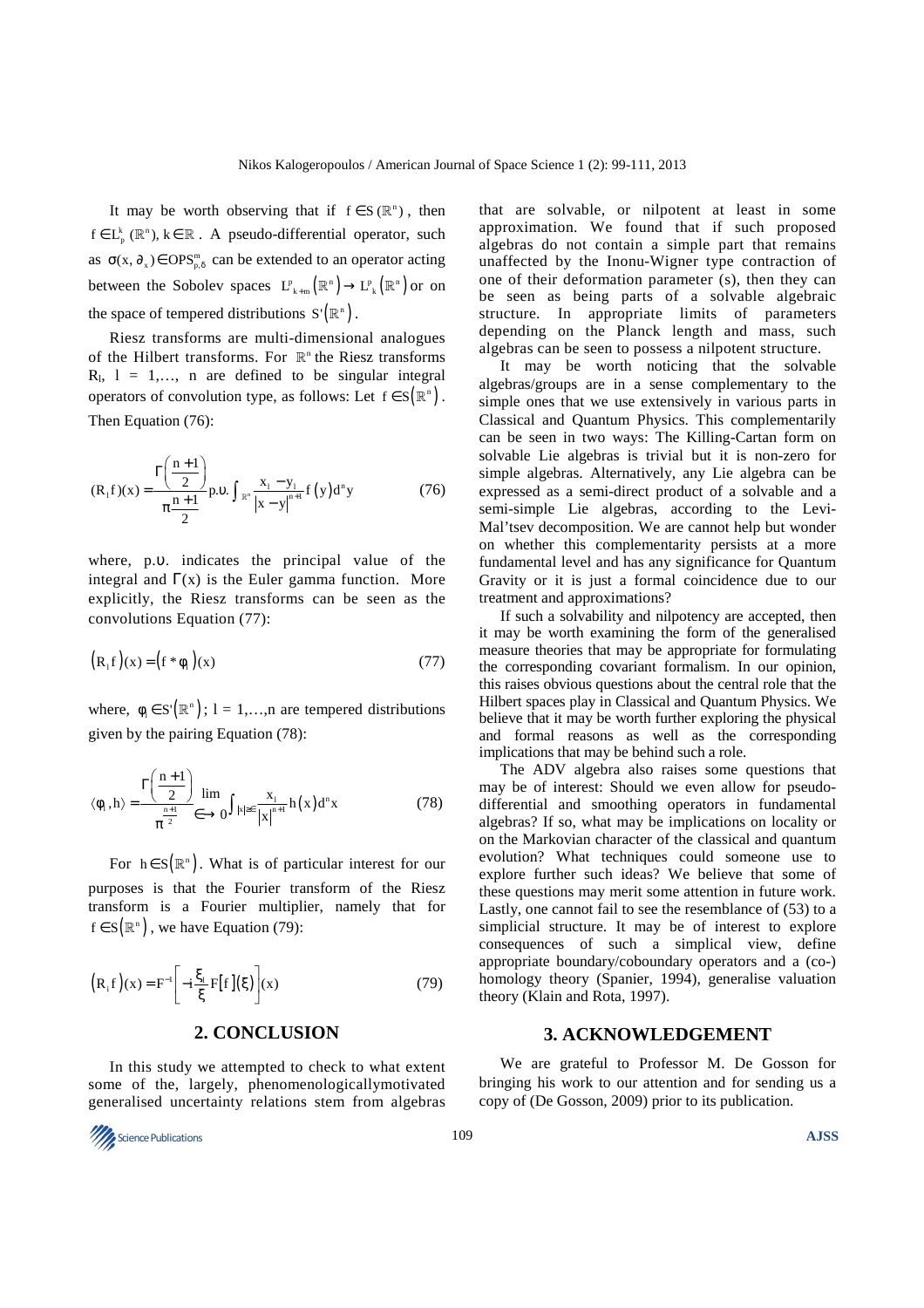## **4. REFERENCES**

- Abbondandolo, A. and S. Matveyev, 2012. How large is the shadow of a symplectic ball. J. Topol. Anal., 5: 87-119.
- Ali, A.F., S. Das, E.C. Vagenas, 2009. Discreteness of space from the generalized uncertainty principle. Phys. Lett. B, 678: 497-499. DOI: 10.1016/j.physletb.2009.06.061
- Amati, D., M. Ciafaloni and G. Veneziano, 1989. Can spacetime be probed below the string size? Phys. Lett. B, 216: 41-47. DOI: 10.1016/0370-2693(89)91366-X
- Arnol'd, V.I., 1986. First steps in symplectic topology. Russian Math. Surveys. DOI: 10.1070/RM1986v041n06ABEH004221
- Asorey, M., A.P. Balachandran, G. Marmo, I.P. Costa e Silva and A.R. de Queiroz *et al*., 2012. Quantum physics and fluctuating topologies: Survey. Universidad de Zaragoza.
- Bambi, C., 2008. Dangerous implications of a minimum length in quantum gravity. Class. Quant. Grav., 25: 105003-105003. DOI: 10.1088/0264- 9381/25/19/195013
- Blau, M. and S. Theisen, 2009. String theory as a theory of quantum gravity: A status report. Gen. Rel. Grav., 41: 743-755. DOI: 10.1007/s10714-008-0752-z
- Bojowald, M. and A. Kempf, 2012. Generalized uncertainty principles and localization of a particle in discrete space. Phys. Rev., 86: 085017-085017. DOI: 10.1103/PhysRevD.86.085017
- Chamseddine, A.H. and A. Connes, 2010a. Space-time from the spectral point of view. American University of Beirut.
- Chamseddine, A.H. and A. Connes, 2010b. Noncommutative geometry as a framework for unification of all fundamental interactions including gravity. Part I. Fortsch. Physik, 58: 553-553. DOI: 10.1002/prop.201000069
- Chemissany, W., S. Das, A.F. Ali and E.C. Vagenas, 2011. Effect of the generalized uncertainty principle on post-inflation preheating. JCAP, 12: 017-017. doi:10.1088/1475-7516/2011/12/017
- Das, S. and E.C. Vagenas, 2008. Universality of quantum gravity corrections. Phys. Rev. Lett., 101: 221301-221301. DOI: 10.1103/PhysRevLett.101.221301
- Das, S. and E.C. Vagenas, 2009. Phenomenological implications of the generalized uncertainty principle. Can. J. Phys., 87: 233-240. DOI: 10.1139/P08-105
- De Gosson, M. and F. Luef, 2009. Symplectic capacities and the geometry of uncertainty: The irruption of symplectic topology in classical and quantum mechanics. Phys. Rep., 484: 131-131. DOI: 10.1016/j.physrep.2009.08.001
- De Gosson, M., 2001. The symplectic camel and phase space quantization. J. Phys., 34: 10085-10085. DOI: 10.1088/0305-4470/34/47/313
- De Gosson, M., 2002. The 'symplectic camel principle' and semiclassical mechanics. J. Phys., 35: 6825- 6825. DOI: 10.1088/0305-4470/35/32/305
- De Gosson, M., 2009a. Symplectic capacities and the geometry of uncertainty: The irruption of symplectic topology in classical and quantum mechanics. Phys. Rep., 484: 131-179. DOI: 10.1016/j.physrep.2009.08.001
- De Gosson, M., 2009b. The symplectic camel and the uncertainty principle: The tip of an iceberg? Found. Phys., 39: 194-214. DOI: 10.1007/s10701-009- 9272-2
- De Gosson, M., 2012. The symplectic egg. University of Vienna.
- Ekeland, I. and H. Hofer, 1989. Symplectic topology and Hamiltonian dynamics. Math., 200: 355-378. DOI: 10.1007/BF01215653
- Garay, L.J., 1995. Quantum gravity and minimum length. Int. J. Mod. Phys., 10: 145-145. DOI: 10.1142/S0217751X95000085
- Grafakos, L., 2008. Classical Fourier Analysis. 1st Edn., Springer, Berlin, ISBN-10: 0387094326, pp: 508.
- Grafakos, L., 2009. Modern Fourier Analysis. 1st Edn., Springer, New York, ISBN-10: 0387094342, pp: 522.
- Gromov, M., 1985. Pseudo holomorphic curves in symplectic manifolds. Inv. Math., 82: 307-347. DOI: 10.1007/BF01388806
- Haag, R., 1992. Local Quantum Physics. 2nd Edn., Springer-Verlag, Berlin, ISBN-10: 0387536108, pp: 356.
- Helgason, S., 2001. Differential Geometry, Lie Groups and Symmetric Spaces. 1st Edn., American Mathematical Society, ISBN-10: 0821828487, pp: 641.
- Hofer, H. and E. Zehnder, 1994. Symplectic Invariants and Hamiltonian Dynamics. 1st Edn., Springer, Basel, ISBN-10: 3764350660, pp: 341.
- Husain, V., D. Kothawala and S.S. Seahra, 2012. Generalized uncertainty principles and quantum field theory. Phys. Rev. D, 87: 025014-025018. DOI: 10.1103/PhysRevD.87.025014